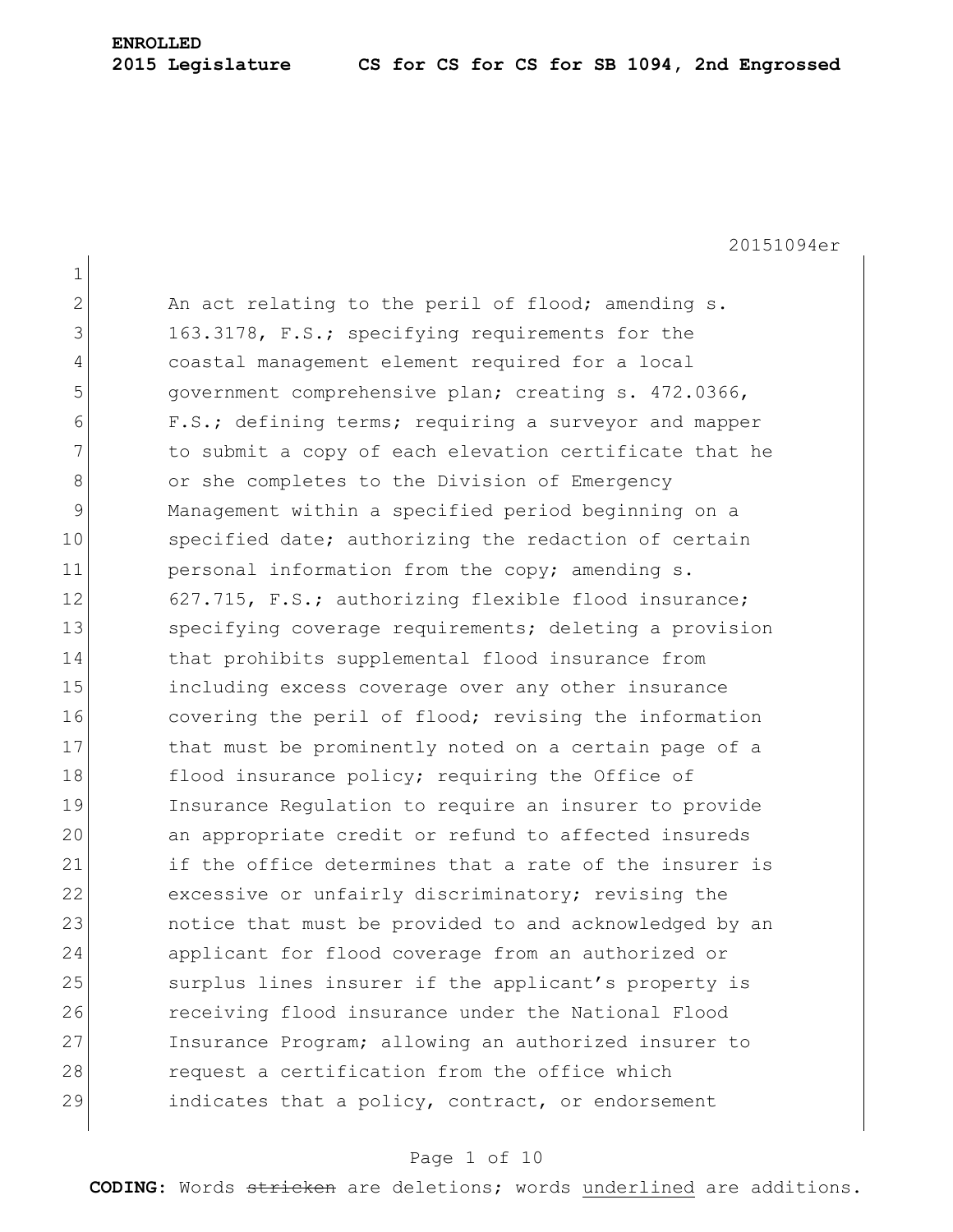20151094er 30 issued by the insurer provides coverage for the peril 31 of flood which equals or exceeds the flood coverage 32 offered by the National Flood Insurance Program; 33 specifying requirements for such certification; 34 authorizing such insurer or its agent to reference or 35 include the certification in specified advertising, 36 communications, and documentation; providing that 37 misrepresenting that a flood policy, contract, or 38 endorsement is certified is an unfair or deceptive 39 act; providing an effective date. 40 41 Be It Enacted by the Legislature of the State of Florida: 42 43 Section 1. Paragraph (f) of subsection (2) of section 44 163.3178, Florida Statutes, is amended to read: 45 163.3178 Coastal management. 46 (2) Each coastal management element required by s.  $47$  163.3177(6)(q) shall be based on studies, surveys, and data; be 48 consistent with coastal resource plans prepared and adopted 49 pursuant to general or special law; and contain: 50 (f) A redevelopment component that which outlines the 51 principles that must which shall be used to eliminate 52 inappropriate and unsafe development in the coastal areas when 53 opportunities arise. The component must: 54 1. Include development and redevelopment principles, 55 strategies, and engineering solutions that reduce the flood risk 56 in coastal areas which results from high-tide events, storm 57 surge, flash floods, stormwater runoff, and the related impacts 58 of sea-level rise.

#### Page 2 of 10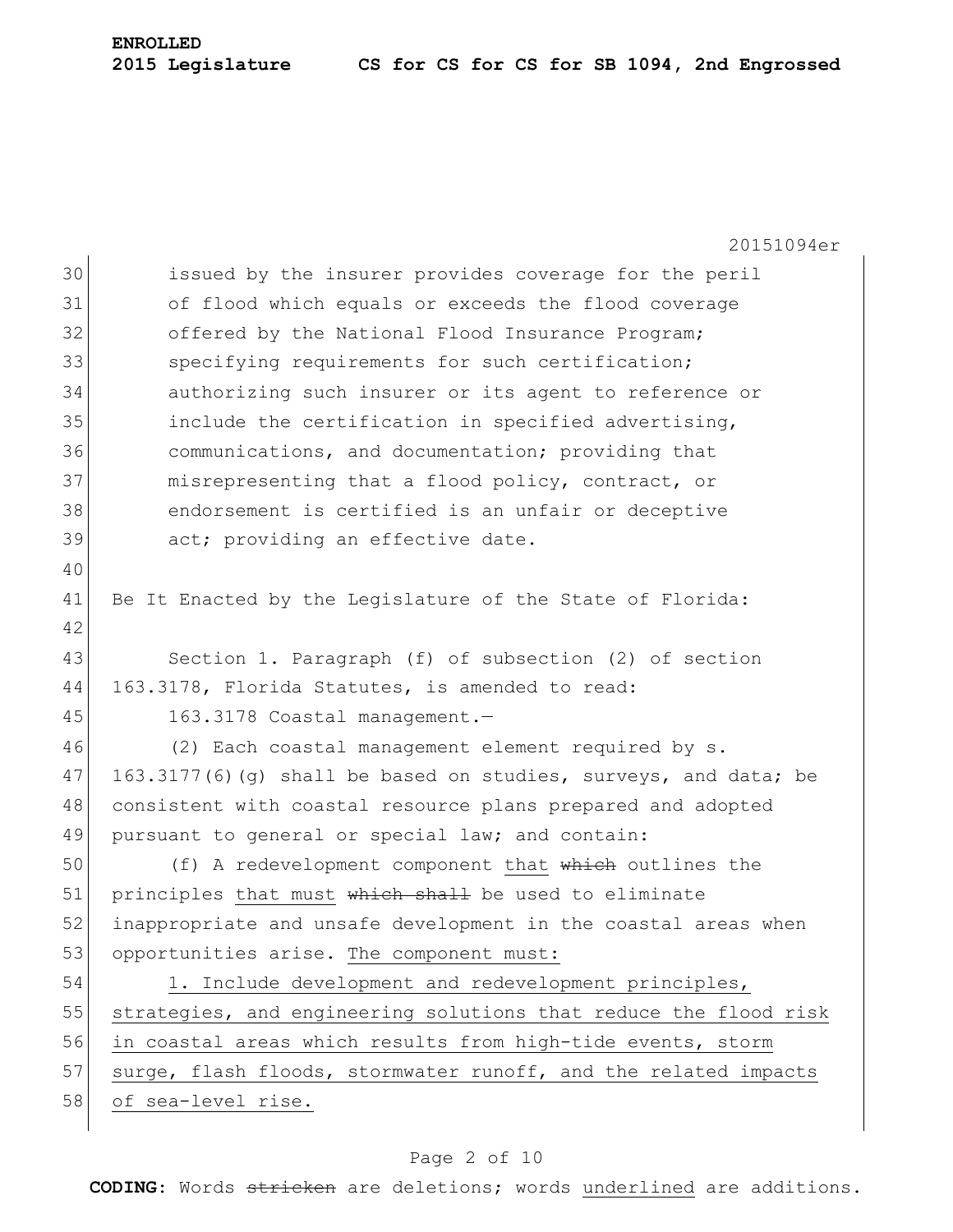|    | 20151094er                                                       |
|----|------------------------------------------------------------------|
| 59 | 2. Encourage the use of best practices development and           |
| 60 | redevelopment principles, strategies, and engineering solutions  |
| 61 | that will result in the removal of coastal real property from    |
| 62 | flood zone designations established by the Federal Emergency     |
| 63 | Management Agency.                                               |
| 64 | 3. Identify site development techniques and best practices       |
| 65 | that may reduce losses due to flooding and claims made under     |
| 66 | flood insurance policies issued in this state.                   |
| 67 | 4. Be consistent with, or more stringent than, the flood-        |
| 68 | resistant construction requirements in the Florida Building Code |
| 69 | and applicable flood plain management regulations set forth in   |
| 70 | 44 C.F.R. part 60.                                               |
| 71 | 5. Require that any construction activities seaward of the       |
| 72 | coastal construction control lines established pursuant to s.    |
| 73 | 161.053 be consistent with chapter 161.                          |
| 74 | 6. Encourage local governments to participate in the             |
| 75 | National Flood Insurance Program Community Rating System         |
| 76 | administered by the Federal Emergency Management Agency to       |
| 77 | achieve flood insurance premium discounts for their residents.   |
| 78 | Section 2. Section 472.0366, Florida Statutes, is created        |
| 79 | to read:                                                         |
| 80 | 472.0366 Elevation certificates; requirements for surveyors      |
| 81 | and mappers.-                                                    |
| 82 | (1) As used in this section, the term:                           |
| 83 | (a) "Division" means the Division of Emergency Management        |
| 84 | established within the Executive Office of the Governor under s. |
| 85 | 14.2016.                                                         |
| 86 | "Elevation certificate" means the certificate used to<br>(b)     |
| 87 | demonstrate the elevation of property which has been developed   |
|    |                                                                  |

### Page 3 of 10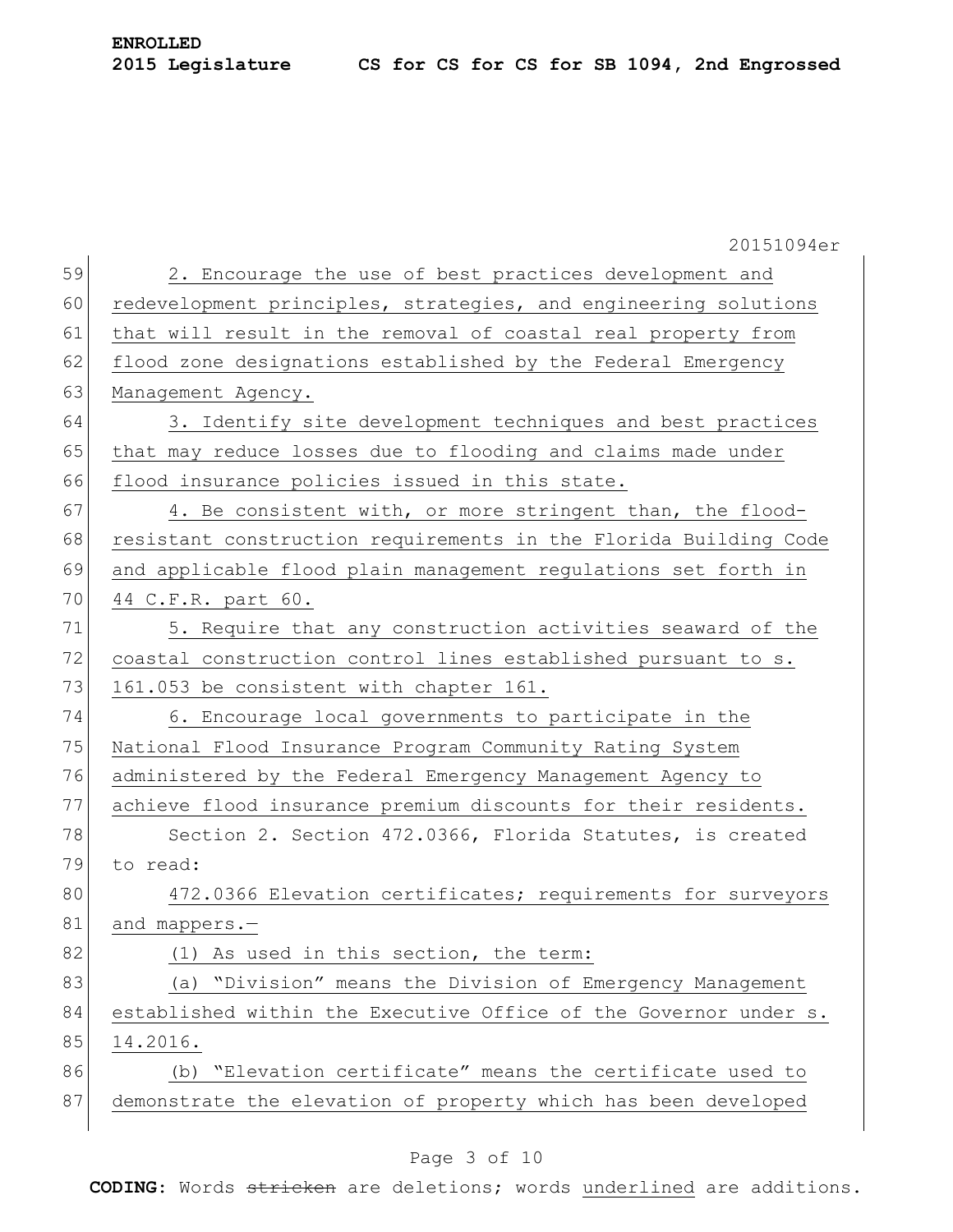88 by the Federal Emergency Management Agency pursuant to federal 89 floodplain management regulation and which is completed by a 90 surveyor and mapper. 91 (2) Beginning January 1, 2017, a surveyor and mapper shall, 92 within 30 days after completion, submit to the division a copy 93 of each elevation certificate that he or she completes. The copy 94 must be unaltered, except that the surveyor and mapper may 95 redact the name of the property owner. 96 Section 3. Section 627.715, Florida Statutes, is amended to 97 read:

98 627.715 Flood insurance.—An authorized insurer may issue an 99 insurance policy, contract, or endorsement providing personal 100 lines residential coverage for the peril of flood on any 101 structure or the contents of personal property contained 102 therein, subject to this section. This section does not apply to 103 commercial lines residential or commercial lines nonresidential 104 coverage for the peril of flood. This section also does not 105 apply to coverage for the peril of flood that is excess coverage 106 over any other insurance covering the peril of flood. An insurer 107 may issue flood insurance policies, contracts, or endorsements 108 on a standard, preferred, customized, or supplemental basis.

 (1)(a)1. Standard flood insurance must cover only losses 110 from the peril of flood, as defined in paragraph (b), equivalent to that provided under a standard flood insurance policy under the National Flood Insurance Program. Standard flood insurance 113 issued under this section must provide the same coverage, including deductibles and adjustment of losses, as that provided under a standard flood insurance policy under the National Flood 116 Insurance Program.

#### Page 4 of 10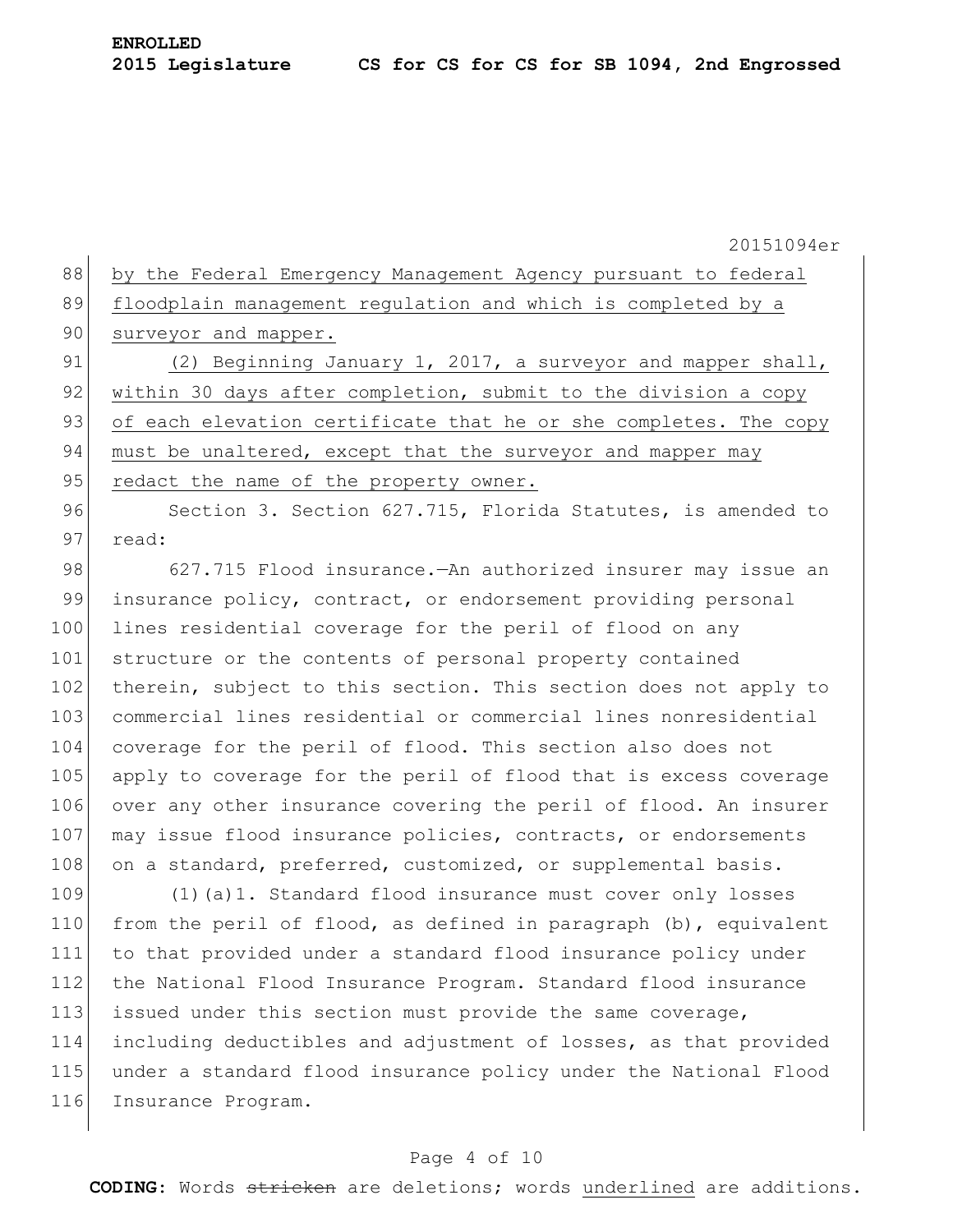|     | 20151094er                                                       |
|-----|------------------------------------------------------------------|
| 117 | 2. Preferred flood insurance must include the same coverage      |
| 118 | as standard flood insurance but:                                 |
| 119 | a. Include, within the definition of "flood," losses from        |
| 120 | water intrusion originating from outside the structure that are  |
| 121 | not otherwise covered under the definition of "flood" provided   |
| 122 | in paragraph (b).                                                |
| 123 | b. Include coverage for additional living expenses.              |
| 124 | c. Require that any loss under personal property or              |
| 125 | contents coverage that is repaired or replaced be adjusted only  |
| 126 | on the basis of replacement costs up to the policy limits.       |
| 127 | 3. Customized flood insurance must include coverage that is      |
| 128 | broader than the coverage provided under standard flood          |
| 129 | insurance.                                                       |
| 130 | 4. Flexible flood insurance must cover losses from the           |
| 131 | peril of flood, as defined in paragraph (b), and may also        |
| 132 | include coverage for losses from water intrusion originating     |
| 133 | from outside the structure which is not otherwise covered by the |
| 134 | definition of flood. Flexible flood insurance must include one   |
| 135 | or more of the following provisions:                             |
| 136 | a. An agreement between the insurer and the insured that         |
| 137 | the flood coverage is in a specified amount, such as coverage    |
| 138 | that is limited to the total amount of each outstanding mortgage |
| 139 | applicable to the covered property.                              |
| 140 | b. A requirement for a deductible in an amount authorized        |
| 141 | under s. 627.701, including a deductible in an amount authorized |
| 142 | for hurricanes.                                                  |
| 143 | c. A requirement that flood loss to a dwelling be adjusted       |
| 144 | in accordance with s. 627.7011(3) or adjusted only on the basis  |
| 145 | of the actual cash value of the property.                        |
|     |                                                                  |

# Page 5 of 10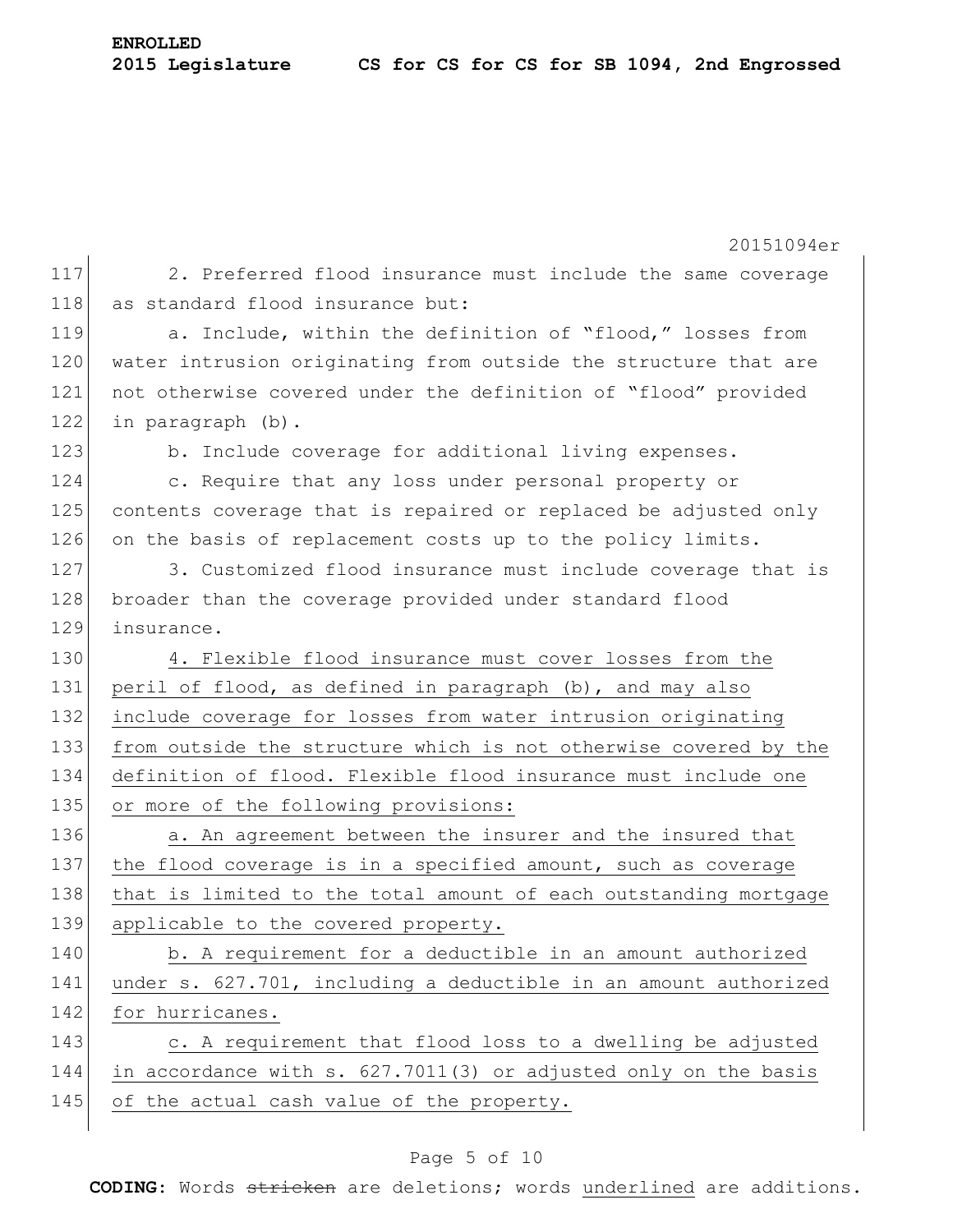20151094er 146 d. A restriction limiting flood coverage to the principal 147 building defined in the policy. 148 e. A provision including or excluding coverage for 149 additional living expenses. 150 f. A provision excluding coverage for personal property or 151 contents as to the peril of flood. 152 5.4. Supplemental flood insurance may provide coverage 153 designed to supplement a flood policy obtained from the National 154 Flood Insurance Program or from an insurer issuing standard or 155 preferred flood insurance pursuant to this section. Supplemental 156 flood insurance may provide, but need not be limited to, 157 coverage for jewelry, art, deductibles, and additional living 158 expenses. Supplemental flood insurance does not include coverage 159 for the peril of flood that is excess coverage over any other 160 insurance covering the peril of flood. 161 (b) "Flood" means a general and temporary condition of 162 partial or complete inundation of two or more acres of normally 163 dry land area or of two or more properties, at least one of 164 which is the policyholder's property, from: 165 1. Overflow of inland or tidal waters; 166 2. Unusual and rapid accumulation or runoff of surface 167 waters from any source; 168 3. Mudflow; or 169 4. Collapse or subsidence of land along the shore of a lake 170 or similar body of water as a result of erosion or undermining 171 caused by waves or currents of water exceeding anticipated 172 cyclical levels that result in a flood as defined in this 173 paragraph. 174 (2) Any limitations on Flood coverage deductibles and or

#### Page 6 of 10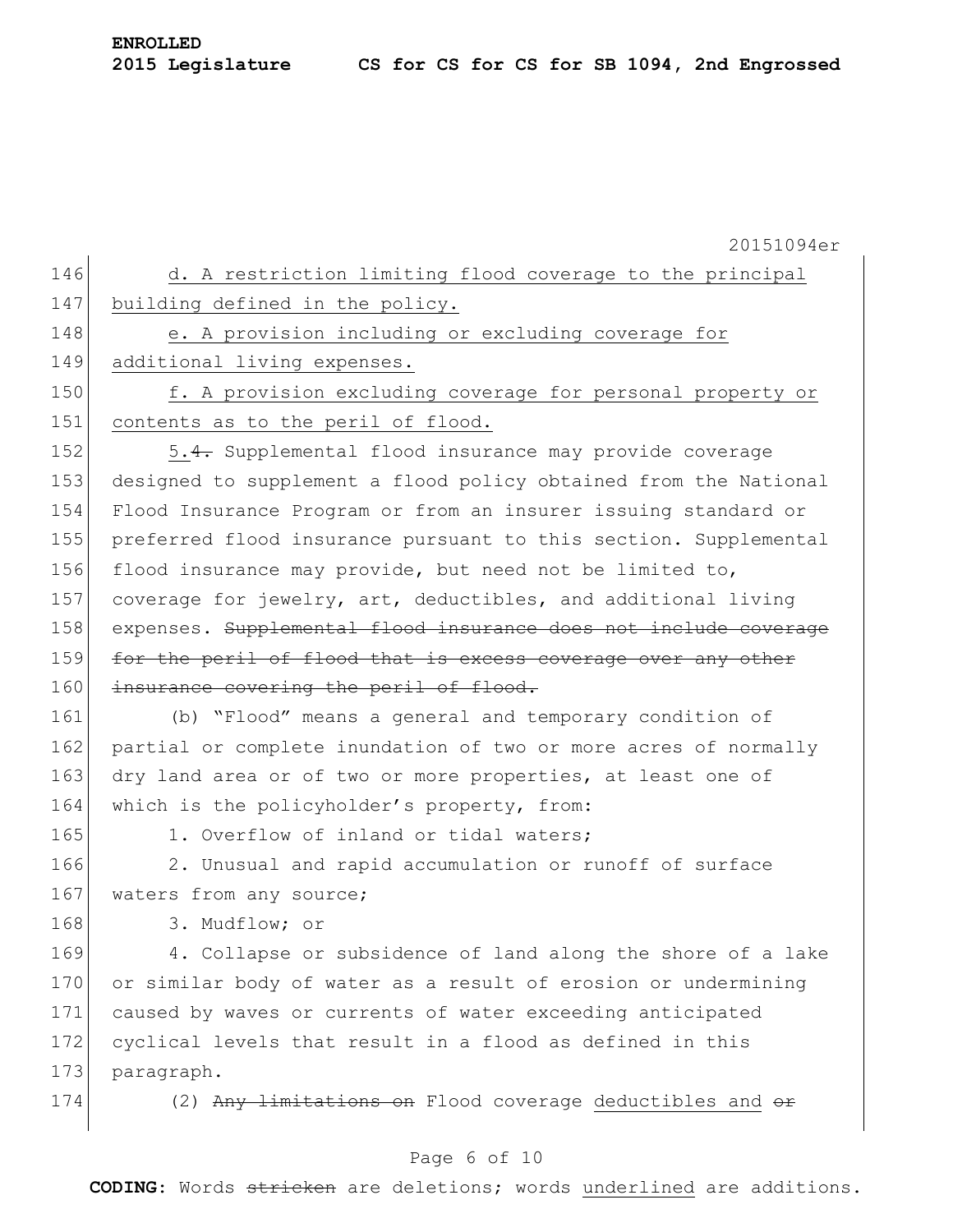175 policy limits pursuant to this section, including, but not 176 limited to, deductibles, must be prominently noted on the policy 177 declarations page or face page.

178 (3) (a) An insurer may establish and use flood coverage 179 rates in accordance with the rate standards provided in s. 180 627.062.

181 (b) For flood coverage rates filed with the office before 182 October 1, 2019, the insurer may also establish and use such 183 rates in accordance with the rates, rating schedules, or rating 184 manuals filed by the insurer with the office which allow the 185 insurer a reasonable rate of return on flood coverage written in 186 this state. Flood coverage rates established pursuant to this 187 paragraph are not subject to s.  $627.062(2)$  (a) and (f). An 188 insurer shall notify the office of any change to such rates 189 within 30 days after the effective date of the change. The 190 notice must include the name of the insurer and the average 191 statewide percentage change in rates. Actuarial data with regard 192 to such rates for flood coverage must be maintained by the 193 insurer for 2 years after the effective date of such rate change 194 and is subject to examination by the office. The office may 195 require the insurer to incur the costs associated with an 196 examination. Upon examination, the office, in accordance with 197 generally accepted and reasonable actuarial techniques, shall 198 consider the rate factors in s.  $627.062(2)$  (b), (c), and (d), and 199 the standards in s.  $627.062(2)(e)$ , to determine if the rate is 200 excessive, inadequate, or unfairly discriminatory. If the office 201 determines that a rate is excessive or unfairly discriminatory, 202 the office shall require the insurer to provide appropriate 203 credit to affected insureds or an appropriate refund to affected

#### Page 7 of 10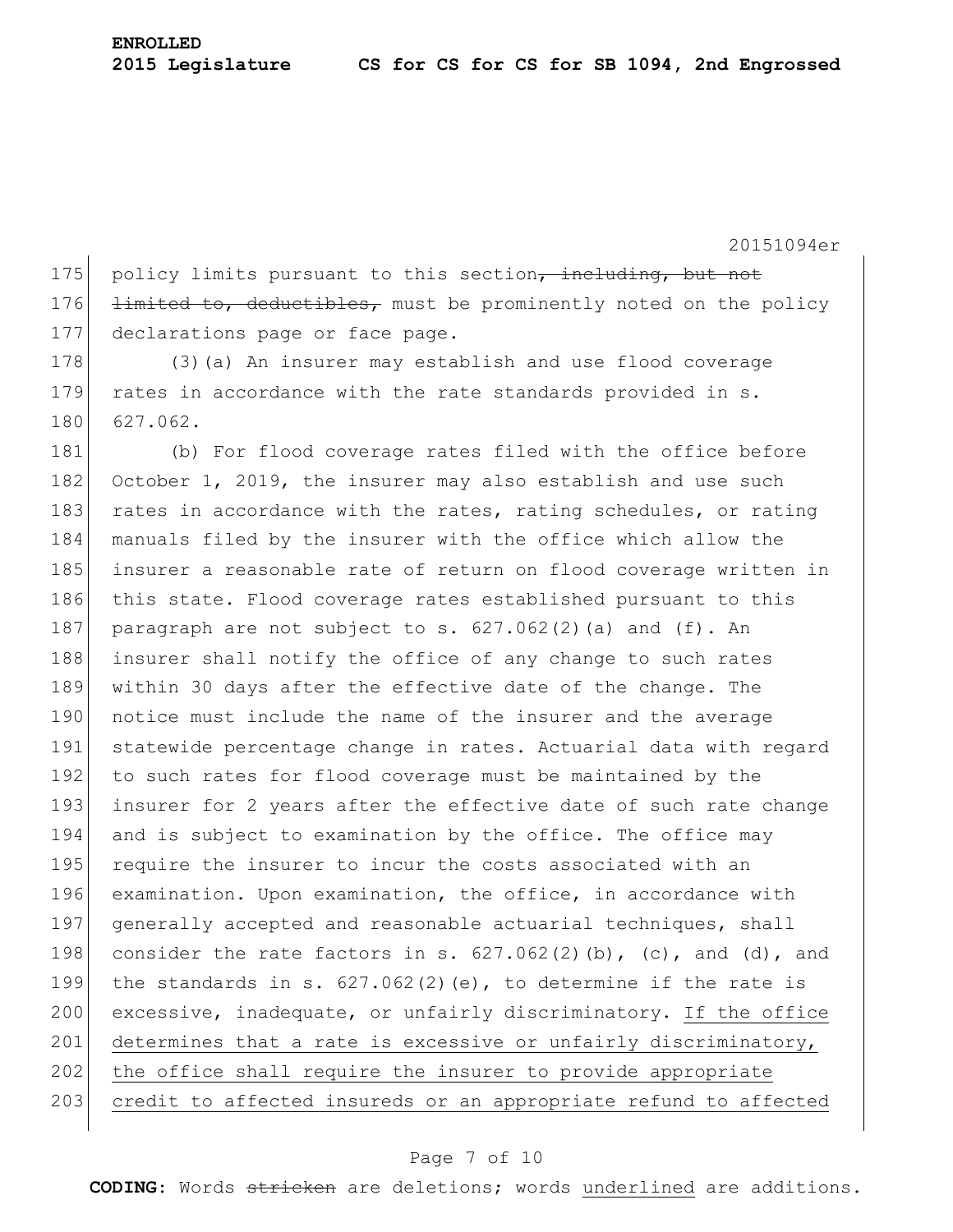#### **2015 Legislature CS for CS for CS for SB 1094, 2nd Engrossed**

**ENROLLED**

20151094er 204 insureds who no longer receive coverage from the insurer. 205 (4) A surplus lines agent may export a contract or 206 endorsement providing flood coverage to an eligible surplus 207 lines insurer without making a diligent effort to seek such 208 coverage from three or more authorized insurers under s. 209 626.916(1)(a). This subsection expires July 1, 2017. 210 (5) In addition to any other applicable requirements, an 211 insurer providing flood coverage in this state must: 212 (a) Notify the office at least 30 days before writing flood 213 insurance in this state; and 214 (b) File a plan of operation and financial projections or 215 revisions to such plan, as applicable, with the office. 216 (6) Citizens Property Insurance Corporation may not provide 217 insurance for the peril of flood. 218 (7) The Florida Hurricane Catastrophe Fund may not provide 219 reimbursement for losses proximately caused by the peril of 220 flood, including losses that occur during a covered event as 221 defined in s. 215.555(2)(b). 222  $(8)$  An agent must, upon receiving  $\theta$ btaining an application 223 for flood coverage from an authorized or surplus lines insurer 224 for a property receiving flood insurance under the National 225 Flood Insurance Program, must obtain an acknowledgment signed by 226 the applicant before placing the coverage with the authorized or 227 surplus lines insurer. The acknowledgment must notify the 228 applicant that, if the applicant discontinues coverage under the 229 National Flood Insurance Program which is provided at a 230 subsidized rate, the full risk rate for flood insurance may 231 apply to the property if the applicant such insurance is later 232 seeks to reinstate coverage obtained under the National Flood

#### Page 8 of 10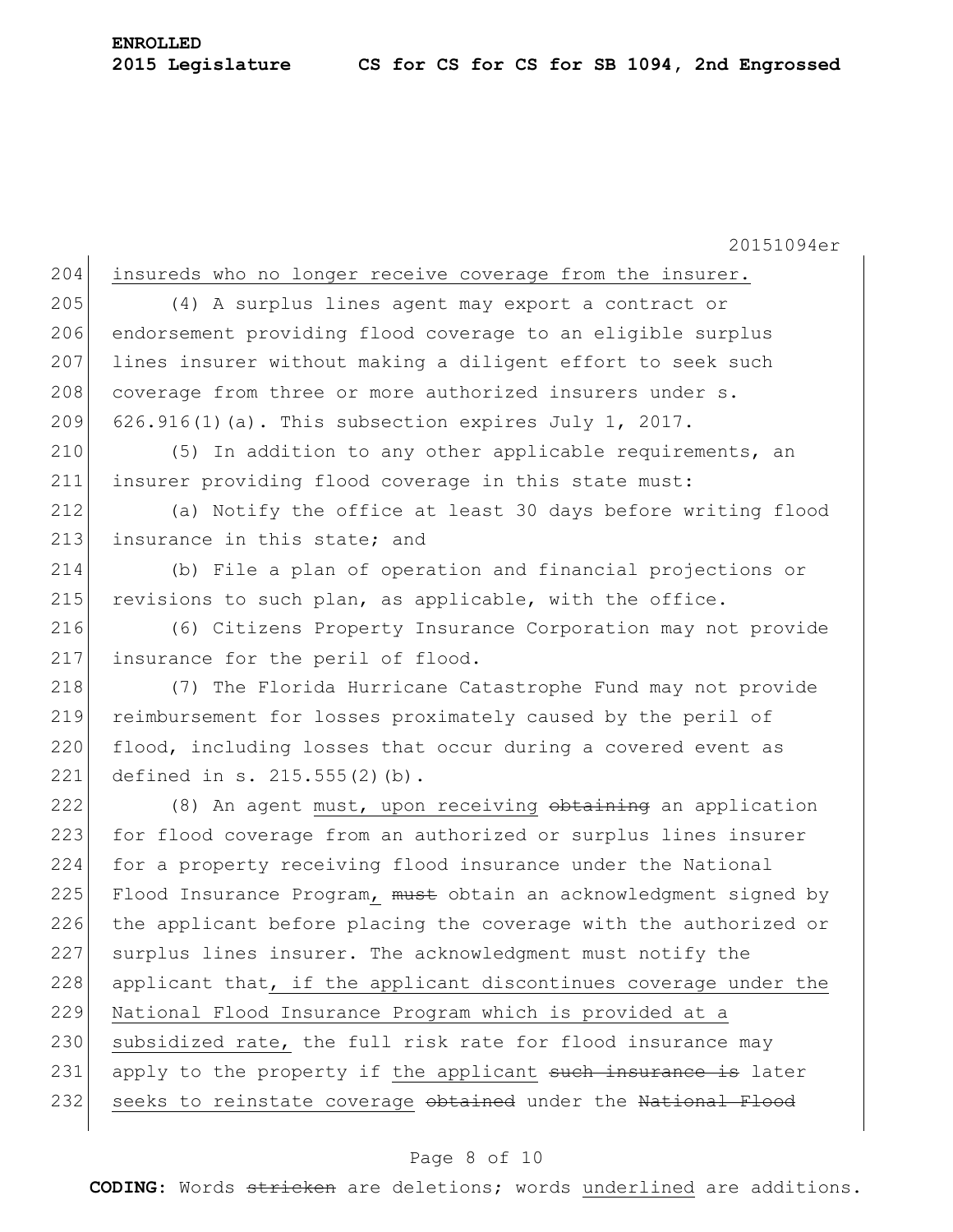**ENROLLED**

233 <del>Insurance</del> program. 234 (9) With respect to the regulation of flood coverage 235 written in this state by authorized insurers, this section 236 supersedes any other provision in the Florida Insurance Code in 237 the event of a conflict. 238 (10) If federal law or rule requires a certification by a 239 state insurance regulatory official as a condition of qualifying 240 for private flood insurance or disaster assistance, the 241 Commissioner of Insurance Regulation may provide the 242 certification, and such certification is not subject to review 243 under chapter 120. 244 (11) (a) An authorized insurer offering flood insurance may 245 request the office to certify that a policy, contract, or 246 endorsement provides coverage for the peril of flood which 247 equals or exceeds the flood coverage offered by the National 248 Flood Insurance Program. To be eligible for certification, such 249 policy, contract, or endorsement must contain a provision 250 stating that it meets the private flood insurance requirements 251 specified in 42 U.S.C. s. 4012a(b) and may not contain any 252 provision that is not in compliance with 42 U.S.C. s.  $4012a(b)$ . 253 (b) The authorized insurer or its agent may reference or 254 include a certification under paragraph (a) in advertising or 255 communications with an agent, a lending institution, an insured, 256 or a potential insured only for a policy, contract, or 257 endorsement that is certified under this subsection. The 258 authorized insurer may include a statement that notifies an 259 insured of the certification on the declarations page or other 260 policy documentation related to flood coverage certified under 261 this subsection.

### Page 9 of 10